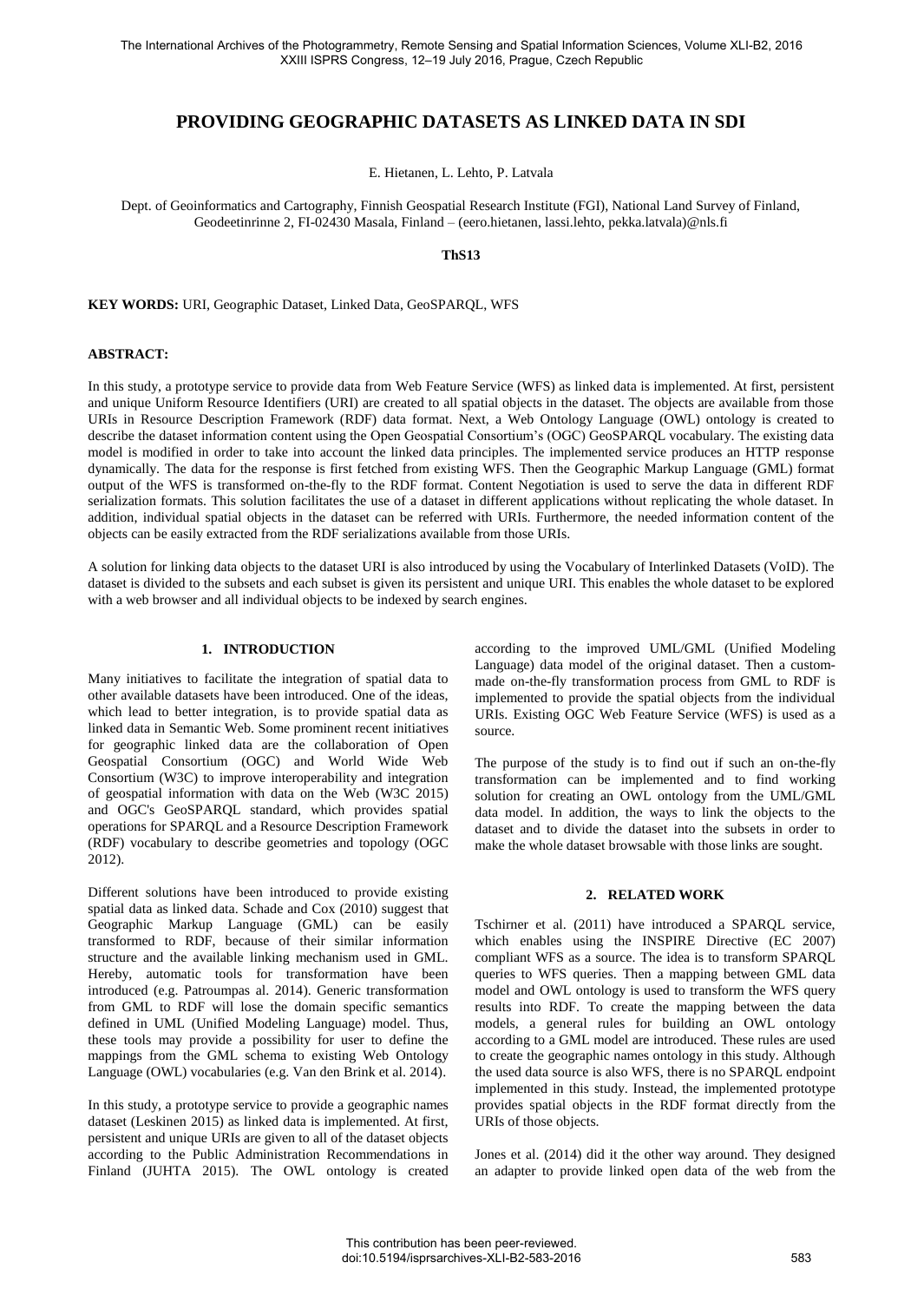WFS. The idea of the adapter is that WFS requests are translated to SPARQL queries and the query results are then transformed to WFS XML documents, which are returned to the client. This allows the GIS applications with a WFS support to access the datasets of geographic linked data.

#### **3. DESIGNING THE ONTOLOGY AND URIS**

#### **3.1 Expressing the Geometry**

The reuse of the ontologies has an important part in the interoperability of datasets. There are many vocabularies available to model spatial information in RDF model. Since OGC's standards are widely used in the Spatial Data Infrastructures (SDI), the choice in this study is to use OGC's GeoSPARQL (OGC 2012) vocabulary. The GeoSPARQL vocabulary supports a wide range of topological relations (e.g. OGC Simple Feature and Egenhofer) and different coordinate reference systems. Also, the division of the feature and geometry in the vocabulary conforms to the ISO 19109 General Feature Model.

The designed class hierarchy of the objects is based on place types defined in the original geographic names dataset (Leskinen 2015). Another option would have been to define the hierarchy according to the area division: provinces, regions and municipalities, but these relations can also be expressed with a GeoSPARQL vocabulary.

# **3.2 Creating the Ontology**

When creating an ontology, it is important to make division between canonical and harmonized data models and data models, which are describing some phenomenon more freely (Cox 2013). In the latter case, it would be practical to follow OWL's design paradigms to create an ontology as expressive as possible. The original geographic names dataset used in this study has a custom-made UML/GML data model. The original model is rather flat and the hierarchy and association relations are mostly hidden in the enumerations. The knowledge available, e.g. metadata documents and the hierarchy of geographic names place type division, is used to improve the UML/GML data model. The goal is to take advantage of OWL's comprehensive features such as hierarchy description and built-in association relations.

After the existing UML/GML data model is modified, the rules introduced by Tschirner et al. (2011) are applied to create the ontology (Figure 1). With this kind of solution, feedback to improve the original data model is also obtained, which might lead to better interoperability between the SDI and the Semantic Web.





For all the spatial objects, persistent and unique URIs are given according to the public administrative recommendations in Finland. A public redirection service Paikkatiedot.fi for spatial datasets provided by the National Land Survey of Finland (NLSF) is used as a URI domain for spatial objects. All the spatial object URIs contain the */so/* path component. URIs have also been given to the definitions. Those URIs contain the */def/*  path component. The HTTP requests to the objects or definitions URIs are redirected to the domain of linked data service provider. In the service domain a content negotiation is used to provide the RDF data in the desired format (Figure 2).



Figure 2. Redirections and the Content Negotiation. Modified from the original figure by W3C (2008), Copyright © 2008 [W3C](http://www.w3.org/)® [\(MIT,](http://www.csail.mit.edu/) [ERCIM,](http://www.ercim.org/) Keio), All Rights Reserved. W3C liability, trademark and document use rules apply.

A persistent and unique URI is also given to the whole dataset. An example of a URI of the spatial object is *http://paikkatiedot.fi/so/1000772/10818625* and the URI for the whole dataset is *http://paikkatiedot.fi/so/1000772/.* The Vocabulary of Interlinked Dataset (VoID, Cyganiak et al. 2011) is used for linking the spatial objects to the dataset. There is a predicate *void:inDataset* in VoID to express that relation. But how to express which objects belongs to the dataset? There is no "the dataset has these objects" kind of relation in VoID and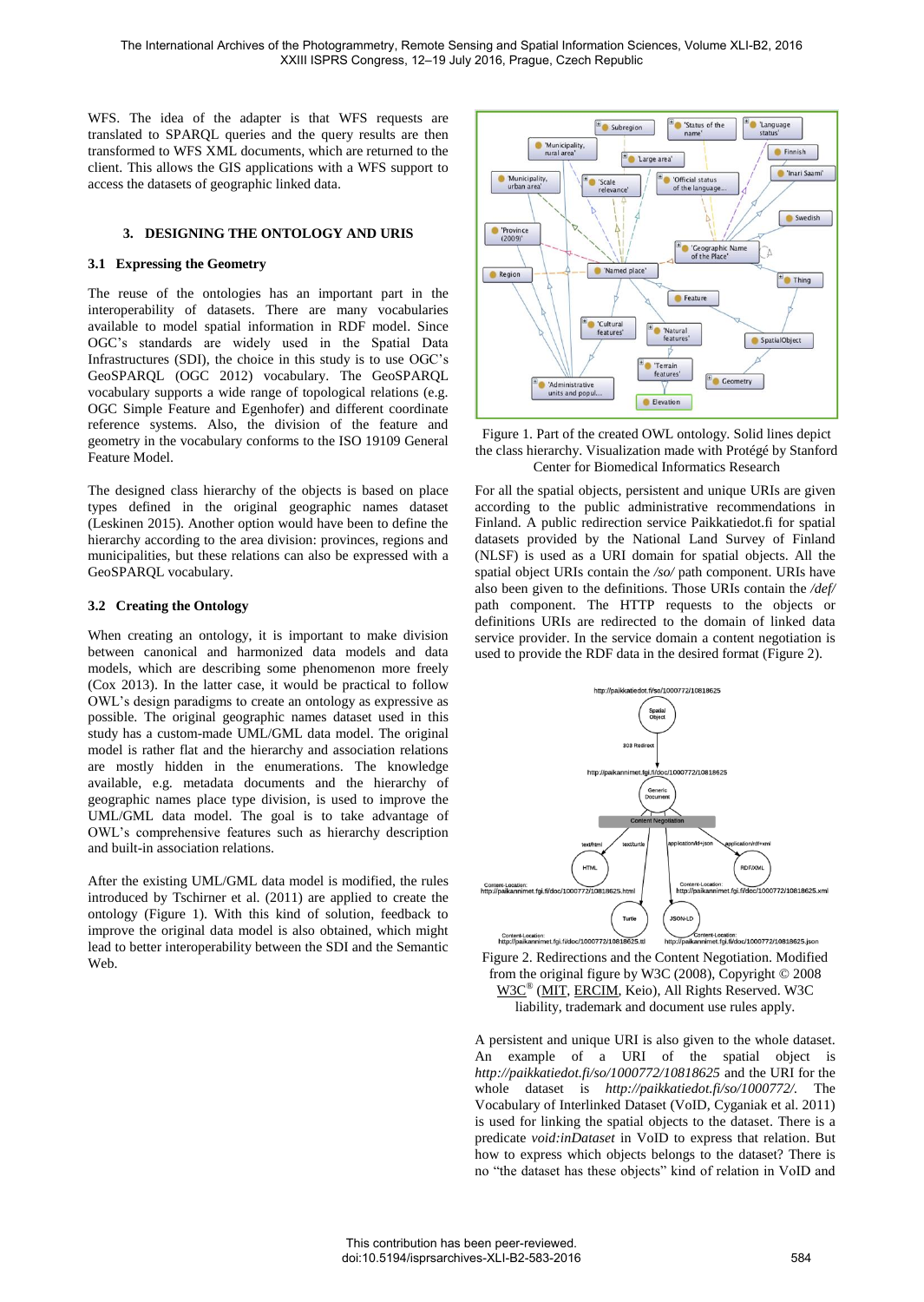in addition, there are over 800,000 spatial objects in the dataset. Returning these 800,000 objects when requested the dataset URI, would not be very practical.

The used solution is to divide the dataset into subsets "small enough" by using the *void:subset* property. "Small enough" is defined in this context so that all the objects in a subset should be browsable as an alphabetically ordered list on a web page. The goal is achieved when the objects of the geographic names dataset are divided on the first level by location to approx. 300 municipalities and on the second level according to the approx. 50 place types. Thus, there are less than 3,000 places in the biggest second level subset in this case.

The dataset URIs are defined by adding the municipal code (e.g. 148), the place type code (e.g. 435) or both to the dataset number. For example, the URI for the subset of all the rapids in the municipality of Inari is *http://paikkatiedot.fi/so/1000772:148435/*. Request to the second level subset of geographic names dataset returns the information of the subset as well as the label information and URIs of the objects contained in the subset. This kind of solution makes it possible for the users to browse the whole contents of the dataset with a web browser by following the links.

# **4. PROTOTYPE IMPLEMENTATION**

The service use diagram (Figure 3) depicts the general use flow of the implemented prototype service. The client sends an HTTP request to the *paikkatiedot.fi* domain. The request is redirected to Geographic Names as Linked Data Service. The service parses the URI and makes a WFS Query according to the URI, sends the query to NLSF WFS, creates RDF according to the response and returns the RDF data to the client in desired serialization format. Using WFS as data source guarantees that the data provided by implemented service is up-to-date, because there is no need to replicate the original dataset to a separate triple store.



Figure 3 Geographic Names as Linked Data Service use diagram

The Geographic Names as Linked Data Service is implemented with Python programming language on the Ubuntu Server platform. It uses Django Web Framework (www.djangoproject.com) and RDFLib for Python

(https://github.com/RDFLib/rdflib). The actual process is divided into two separate processes: a preliminary process and a real time process. The idea of the preliminary process is to reduce the number of HTTP requests to the WFS in the real time process. Data about area instances (municipalities, regions and provinces), named place classes, name of the place classes, enumerations and class hierarchy is stored in RDF format. Preliminary process needs to be re-executed only if there are changes in enumerations of the original data model or in municipality, region and province objects used for areal division expressed with GeoSPARQL topology relations. If there are changes in the original data model (XML Schemas) or in the place type hierarchy, changes in code have to be made.

The real time process is executed with every HTTP request to an object, subset, dataset or definition URI. Only one WFS query to NLSF WFS is made. The data content of the WFS query is transformed into RDF and combined with RDF data created during preliminary process. The returned serialization format is decided according to the *Accept* header of the original HTTP request.

The service provides the data in different serialization formats: RDF/XML, Turtle, JSON-LD and HTML. The information contents of RDF/XML, Turtle and JSON-LD are consistent. The HTML content is meant for human readers and to be viewed with web browsers. In addition to human readable content, RDF content in JSON-LD format is added inside the script tags in HTML using the schema.org vocabulary and its *Place* class (http://schema.org/Place), which allows Google to understand the content (Google 2015).

Browsing the whole content of dataset is possible not only for humans, but also for search engines, which can index all the individual objects in the dataset. Thus, users can find the information content of specific objects or the whole dataset by using Web search engines. This may encourage others to use URIs to reference these objects for example from another datasets, news articles or reports.

# **5. FUTURE WORK**

Providing the individual dataset objects from the URIs of those objects is only a part of an integrated linked data service. Thus, SPARQL endpoint, other search capabilities and the possibility to download the whole data content in RDF format would be needed for making this a comprehensive solution.

The solution presented in the paper is custom-made and it cannot be directly applied to other datasets without additional programming work. The next step is to develop a general solution with a possibility to configure the service for different data models and datasets.

# **6. CONCLUSION**

A prototype of a Geographic Names as Linked Data Service is implemented in this study. Using the WFS as a data source guarantees the data provided by the implemented service is concurrent with the original dataset.

The improving of the original data model with comprehensive properties of OWL and the providing of the data and its